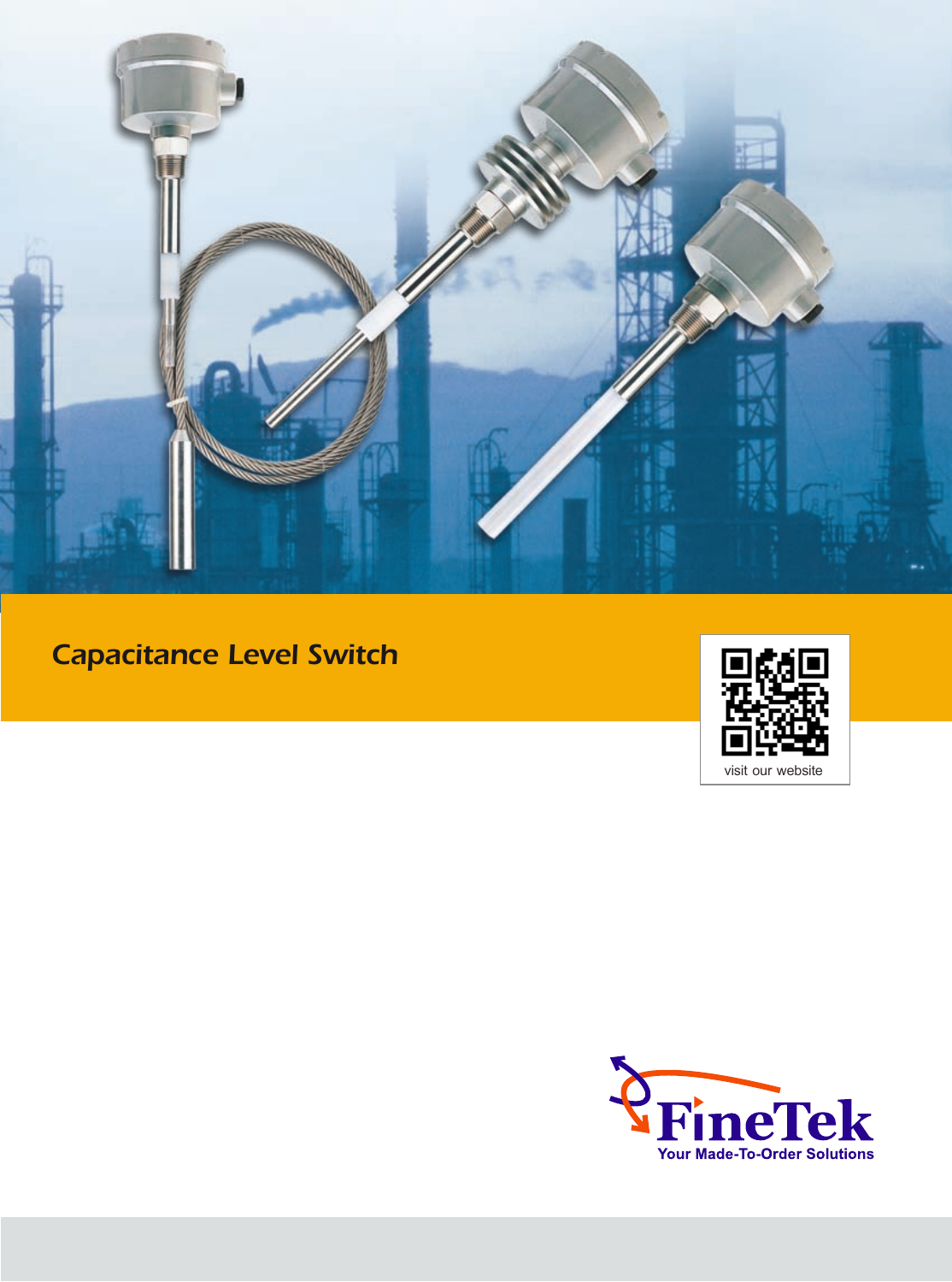## 4 **OPERATING PRINCIPLE**

The Fine-tek Capacitance Switch for liquids and solids can be used in mediums such as liquids, pastes, syrups, powders, granules, flakes and chips. It's broad application and rugged build makes it a highly versatile across all industries.

Capacitance switches rely on electrical capacitance theory (the ability of a medium to store electrical energy). When an electrical circuit has two separated conductive plates, the space between the plates acts as a capacitor and stores the electrical energy. Mediums have differing conductivity and dielectric constants which affects their energy s storage capability. When the switch comes into contact with the medium, it can detect a change in the surroundings and this actuates the switch accordingly.

 $\Gamma$ Materials with high conductivity or high dielectric constants such as water tend to have high capacitance. The opposite applies for low conductive substances such as popcorn, wax or air. Thus the switch works well in mediums with reasonably high dielectric constants or conductive solutions.



### 4 **CONSTRUCTION**



- 1. Probe : SUS304 or SUS316
- 2. Insulation : UPE or PTFE
- 3. Grounding Sleeve : SUS304 or SUS316
- 4. Connection : SUS304 or SUS316
	- 1"PT (default) or 3/4"PT(option)

## 4 **FEATURES AND APPLICATIONS**

As Capacitance Level Switch has no moving parts inside the device, it will not be affected by friction. It is suitable for powder or liquid application easy to install. The customer can choose the types for his requirements.

- 1. **Standard Type (SA110 & SA111 A/B/C)** Suitable for general use.
- 2. **Hi-Temp Type (SA120 & SA128 A/B/C)** Suitable for high temperature environment.
- 3. **Anti-Corrosion Type (SA130 & SA132 A/B/C)** Suitable for corrosive environment.
- 4. **Remote Probe Type (SA140 A/B/C)** For use with vibrator equipped with tank.
- 5. **Wire-Probe Type (SA150 A/B/C)** Suitable for silo or large-size tank.
- 6. **Plate-Probe Type (SA160 A/B/C)** Suitable for granules and at lower position of tank side.
- 7. **Explosion-Proof Type (SA270** *~* **SA279)** Ex dia II C T4~T6, DIP A21 TA,T3~T6
- 8. **Explosion-Proof Type (SA370 ~ SA378)** Ex ia IIC T3~T6 Equipped with SA-75U signal conditioner can be

used in hazardous areas.

9. **Anti-Static Type (SA180 & SA181 A/B/C)** Suitable for electrostatic environment (It won't be damaged by the electrostatic discharge)



- 5. Housing : ADC-12 Aluminum IP65
- 6. Conduit opening : 1/2"PF or 3/4"PF
- 7. O-RING : NBR
- 8. PC board : A, B, C, D Type
- 9. Sensitivity adjustment : 10pf (std.), 20pf, 40pf
- 10.Cover: ADC-12 Aluminum

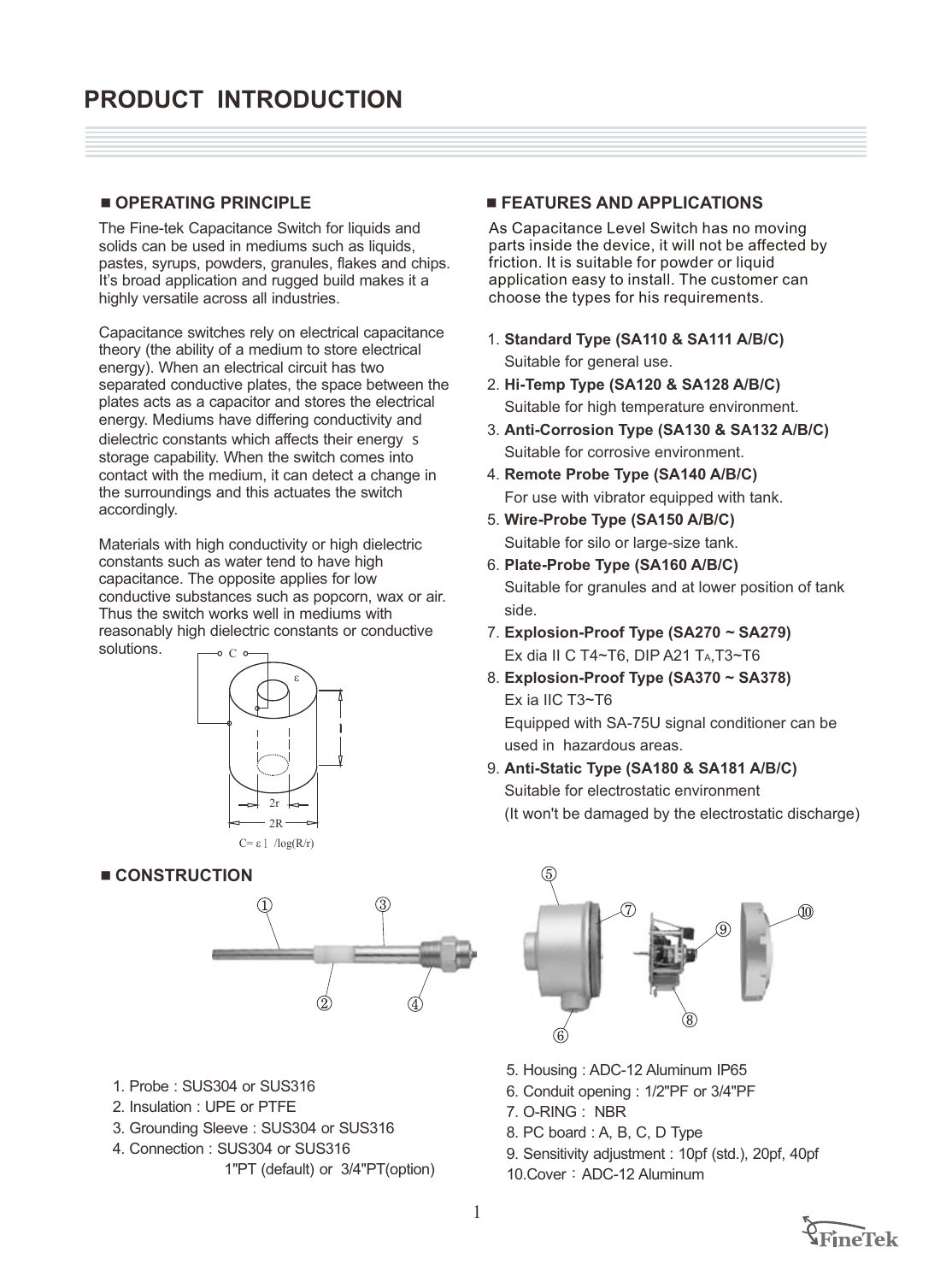# **STANDARD MODEL**

| <b>Dimensions</b>            | $\phi$ 118<br>Ŀ<br>$1/2$ "PF<br>25<br>1"PT"<br>302<br>50<br>150(L)<br>50<br>material<br>UPE<br>50<br>$\phi$ 27 $\rightarrow$ | $\phi$ 118<br>$1/2$ "PF<br>25<br>1"PT<br>80<br>402<br>$\phi$ 21.7 $\rightarrow$<br>$^{50}$ $_{250 \rm (L)}$<br>material<br><b>UPE</b><br>120<br>$\phi$ 12.7 $\rightarrow$ | $\phi$ 118<br>╟╮<br>$1/2$ "PF<br>$\phi$ 88<br>60<br>25<br>$1"PT$ <sup>-2</sup><br>462<br>80<br>$\phi$ 21.7 $\rightarrow$<br>50<br>Material<br>250(L)<br><b>PEEK</b><br>120<br>$\phi$ 12.7 $\rightarrow$ |  |
|------------------------------|------------------------------------------------------------------------------------------------------------------------------|---------------------------------------------------------------------------------------------------------------------------------------------------------------------------|---------------------------------------------------------------------------------------------------------------------------------------------------------------------------------------------------------|--|
| Order No.                    | [STANDARD MODEL]<br><b>SA110 A/B/C</b>                                                                                       | [STANDARD MODEL]<br><b>SA111 A/B/C</b>                                                                                                                                    | [HI-TEMP. MODEL]<br><b>SA120 A/B/C</b>                                                                                                                                                                  |  |
| <b>Ambient</b><br>temp.      | $-20^{\circ}$ C~60 $^{\circ}$ C                                                                                              | $-20^{\circ}$ C~60 $^{\circ}$ C                                                                                                                                           | $-20^{\circ}$ C~60 $^{\circ}$ C                                                                                                                                                                         |  |
| <b>Operating</b><br>temp.    | $-20^{\circ}$ C~80 $^{\circ}$ C                                                                                              | $-20^{\circ}$ C~80 $^{\circ}$ C                                                                                                                                           | $-20^{\circ}$ C~200 $^{\circ}$ C                                                                                                                                                                        |  |
| <b>Operation</b><br>pressure | $20$ kg/cm <sup>2</sup>                                                                                                      | $20$ kg/cm <sup>2</sup>                                                                                                                                                   | $20$ kg/cm <sup>2</sup>                                                                                                                                                                                 |  |
| <b>Probe</b><br>material     | SUS 304/316                                                                                                                  | SUS 304/316                                                                                                                                                               | SUS 304/316                                                                                                                                                                                             |  |
| <b>Insulated</b><br>material | <b>UPE</b>                                                                                                                   | <b>UPE</b>                                                                                                                                                                | <b>PEEK</b>                                                                                                                                                                                             |  |
| <b>Connection</b>            | 1"PT Screw (SUS)                                                                                                             | 1"PT Screw (SUS)                                                                                                                                                          | 1"PT Screw (SUS)                                                                                                                                                                                        |  |
| <b>Sensitivity</b><br>range  | 10pF (std.)                                                                                                                  | 10pF (std.)                                                                                                                                                               | 10pF (std.)                                                                                                                                                                                             |  |
| Weight                       | Approx. 1.9kg                                                                                                                | Approx. 1.9kg                                                                                                                                                             | Approx. 2.4kg                                                                                                                                                                                           |  |
| <b>Housing</b><br>spec.      |                                                                                                                              | Aluminum IP65                                                                                                                                                             |                                                                                                                                                                                                         |  |
| <b>Supply</b><br>voltage     | 110/220Vac ± 10% or 16~24Vdc                                                                                                 |                                                                                                                                                                           |                                                                                                                                                                                                         |  |
| <b>Delay</b><br>time         |                                                                                                                              | $0 - 6$ sec                                                                                                                                                               |                                                                                                                                                                                                         |  |
| <b>Power</b><br>consumption  |                                                                                                                              | 2W                                                                                                                                                                        |                                                                                                                                                                                                         |  |
| <b>Output</b><br>rating      |                                                                                                                              | Relay: 5A/250Vac/30Vdc, NPN 100mA                                                                                                                                         |                                                                                                                                                                                                         |  |

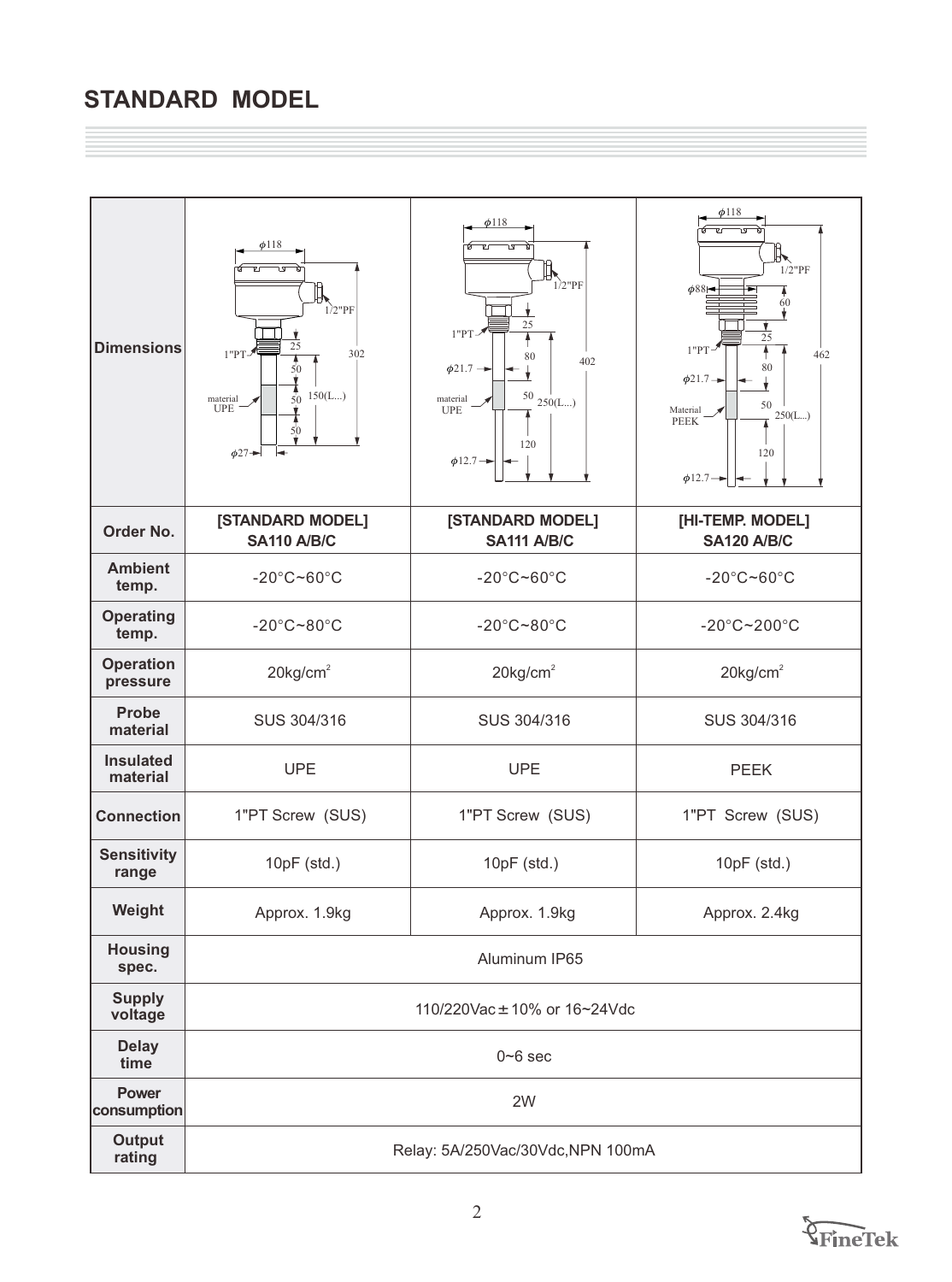# **STANDARD TYPE**

| <b>Dimensions</b>            | $\phi$ 118<br>$1/2$ " $PF$<br>145<br>14<br>$\phi$  155<br>620<br><b>V</b><br>$130^{-7}$<br>$4 - \phi_{15}$<br>250<br>330(L)<br>40<br>Material<br><b>CERAMIC</b><br>40<br>$\phi$ 28 $\rightarrow$ | $\phi$ 118<br>$\mathbb{R}_{1/2"PF}$<br>$\frac{\phi_{140}}{2}$<br>$rac{4}{25}$<br>105 <sup>4</sup><br>M<br>413<br>$4 - \phi 19$<br>255<br>Material $\sqrt{ }$<br>PP<br>$rac{1}{\phi 40}$ | $\phi$ 118<br>$1/2$ "PF<br>$\phi$ 140<br>$4 - \phi 19$<br>105<br>Material<br><b>PVDF</b><br>250(L)<br>material<br><b>UPE</b><br>$\phi$ 25 |  |
|------------------------------|--------------------------------------------------------------------------------------------------------------------------------------------------------------------------------------------------|-----------------------------------------------------------------------------------------------------------------------------------------------------------------------------------------|-------------------------------------------------------------------------------------------------------------------------------------------|--|
| Order No.                    | [SUPER HI-TEMP. MODEL]<br><b>SA128 A/B/C</b>                                                                                                                                                     | [CORROSION-PROOF MODEL]<br><b>SA130 A/B/C</b>                                                                                                                                           | [CORPOSION-PROOF MODEL]<br><b>SA132 A/B/C</b>                                                                                             |  |
| <b>Ambient</b><br>temp.      | $-20^{\circ}$ C~60 $^{\circ}$ C                                                                                                                                                                  | $-20^{\circ}$ C~60 $^{\circ}$ C                                                                                                                                                         | $-20^{\circ}$ C~60 $^{\circ}$ C                                                                                                           |  |
| <b>Operating</b><br>temp.    | $-20^{\circ}$ C~800 $^{\circ}$ C                                                                                                                                                                 | $-20^{\circ}$ C~80 $^{\circ}$ C                                                                                                                                                         | $-20^{\circ}$ C~120 $^{\circ}$ C                                                                                                          |  |
| <b>Operation</b><br>pressure | <b>ATM</b>                                                                                                                                                                                       | $20$ kg/cm <sup>2</sup>                                                                                                                                                                 | $20$ kg/cm <sup>2</sup>                                                                                                                   |  |
| Probe<br>material            | SUS 304/316                                                                                                                                                                                      | SUS 304 Coating PP                                                                                                                                                                      | SUS304 Coating PVDF                                                                                                                       |  |
| <b>Insulated</b><br>material | <b>CERAMIC</b>                                                                                                                                                                                   | <b>UPE</b>                                                                                                                                                                              | <b>UPE</b>                                                                                                                                |  |
| <b>Connection</b>            | 2-1/2"x5kg/cm <sup>2</sup> Flange(SUS)                                                                                                                                                           | $1-1/2$ "x10kg/cm <sup>2</sup> Flange(PP)                                                                                                                                               | 1-1/2"x10kg/cm <sup>2</sup> Flange(SUS)<br>(5mm PVDF)                                                                                     |  |
| <b>Sensitivity</b><br>range  | 10pF (std.)                                                                                                                                                                                      | 10pF (std.)                                                                                                                                                                             | 10pF (std.)                                                                                                                               |  |
| Weight                       | Approx. 6.5kg                                                                                                                                                                                    | Approx. 2kg                                                                                                                                                                             |                                                                                                                                           |  |
| <b>Housing</b><br>spec.      |                                                                                                                                                                                                  | Aluminum IP65                                                                                                                                                                           |                                                                                                                                           |  |
| <b>Supply</b><br>voltage     | 110/220Vac ± 10% or 16~24Vdc                                                                                                                                                                     |                                                                                                                                                                                         |                                                                                                                                           |  |
| <b>Delay</b><br>time         |                                                                                                                                                                                                  | $0 - 6$ sec                                                                                                                                                                             |                                                                                                                                           |  |
| <b>Power</b><br>consumption  |                                                                                                                                                                                                  | 2W                                                                                                                                                                                      |                                                                                                                                           |  |
| <b>Output</b><br>rating      |                                                                                                                                                                                                  | Relay: 5A/250Vac/30Vdc,NPN 100mA                                                                                                                                                        |                                                                                                                                           |  |

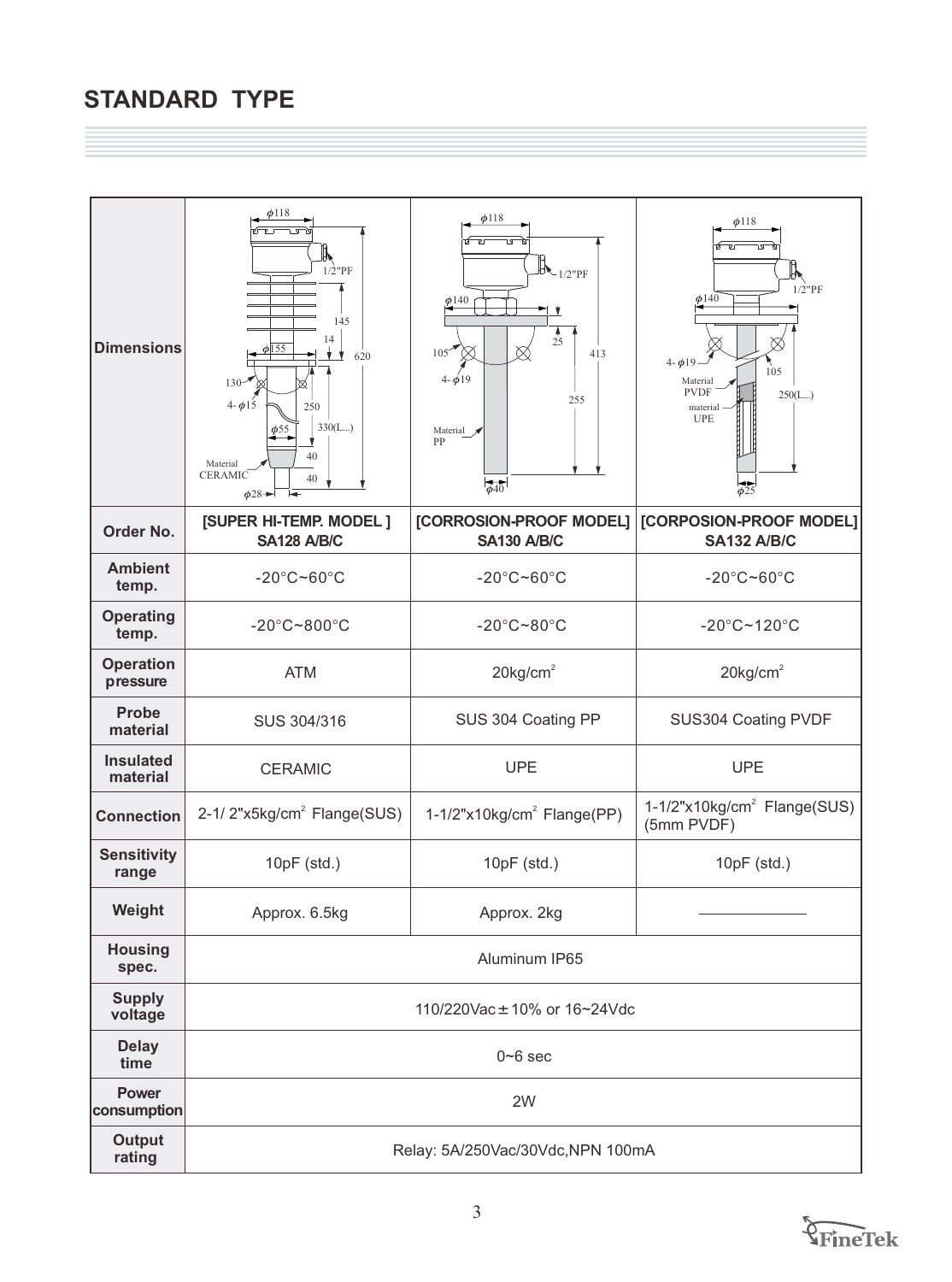| <b>Dimensions</b>            | Standard:1.8M<br>Max.:5M<br>130<br>φ70<br>2000<br>176<br>-25<br>1"PT'<br>80<br>$365.5 \frac{\phi21}{2}$<br>I50<br>Material<br>Height:140<br><b>UPE</b><br>$L = 250$ mm<br>$\phi$ 12.7<br>120 | $\phi$ 118<br>TГ<br>⊮⊾<br>$1/2$ "PF<br>1"PT<br>290<br>25<br>80<br>$\phi$ 21.7 $\rightarrow$<br>≁<br>50<br>Material<br>70<br><b>UPE</b><br>3m(L)<br>$\phi$ 9+<br>150<br>٠<br>$M_8$<br>$\rightarrow$ $\phi$ 28 | Material<br><b>UPE</b><br>$\phi$ 155<br>$\phi$ 118<br>$\phi$ 96<br>$\phi$ 75<br>ิผ<br>d<br>$4 - \phi 15 -$<br>$\phi$ 130<br>$\widetilde{\mathcal{Z}_{1/2}}$ "PF<br>150<br>186 |
|------------------------------|----------------------------------------------------------------------------------------------------------------------------------------------------------------------------------------------|--------------------------------------------------------------------------------------------------------------------------------------------------------------------------------------------------------------|-------------------------------------------------------------------------------------------------------------------------------------------------------------------------------|
| Order No.                    | [REMOTE PROBE MODEL]<br><b>SA140 A/B/C</b>                                                                                                                                                   | [WIRE-PROBE MODEL]<br><b>SA150 A/B/C</b>                                                                                                                                                                     | [PLATE MODEL]<br><b>SA160 A/B/C</b>                                                                                                                                           |
| <b>Ambient</b><br>temp.      | $-20^{\circ}$ C~60 $^{\circ}$ C                                                                                                                                                              | $-20^{\circ}$ C~60 $^{\circ}$ C                                                                                                                                                                              | $-20^{\circ}$ C~60 $^{\circ}$ C                                                                                                                                               |
| <b>Operating</b><br>temp.    | $-20^{\circ}$ C~80 $^{\circ}$ C                                                                                                                                                              | $-20^{\circ}$ C~80 $^{\circ}$ C                                                                                                                                                                              | $-20^{\circ}$ C $-80^{\circ}$ C                                                                                                                                               |
| <b>Operation</b><br>pressure | $20$ kg/cm <sup>2</sup>                                                                                                                                                                      | $20$ kg/cm <sup>2</sup>                                                                                                                                                                                      | $20$ kg/cm <sup>2</sup>                                                                                                                                                       |
| <b>Probe</b><br>material     | SUS 304/316                                                                                                                                                                                  | SUS 304/316 cable                                                                                                                                                                                            | SUS 304/316                                                                                                                                                                   |
| <b>Insulated</b><br>material | <b>UPE</b>                                                                                                                                                                                   | <b>UPE</b>                                                                                                                                                                                                   | <b>UPE</b>                                                                                                                                                                    |
| <b>Connection</b>            | 1"PT Screw (SUS)                                                                                                                                                                             | 1"PT Screw (SUS)                                                                                                                                                                                             | 2-1/2"x 5kg/cm <sup>2</sup> Flange (SUS)                                                                                                                                      |
| <b>Sensitivity</b><br>range  | 10pF (std.)                                                                                                                                                                                  | 10pF (std.)                                                                                                                                                                                                  | 10pF (std.)                                                                                                                                                                   |
| Weight                       | Approx. 3kg                                                                                                                                                                                  | Approx. 4.1kg                                                                                                                                                                                                | Approx. 3.2kg                                                                                                                                                                 |
| <b>Housing</b><br>spec.      | Aluminum IP65                                                                                                                                                                                |                                                                                                                                                                                                              |                                                                                                                                                                               |
| <b>Supply</b><br>voltage     | 110/220Vac $\pm$ 10% or 24V $\pm$ 20%                                                                                                                                                        |                                                                                                                                                                                                              | 110/220Vac ± 10% or 16~24Vdc                                                                                                                                                  |
| <b>Delay</b><br>time         | $0 - 6$ sec                                                                                                                                                                                  |                                                                                                                                                                                                              | $0 - 6$ sec                                                                                                                                                                   |
| Power<br>consumption         |                                                                                                                                                                                              | 2W                                                                                                                                                                                                           |                                                                                                                                                                               |
| <b>Output</b><br>rating      |                                                                                                                                                                                              | Relay: 5A/250Vac/30Vdc, NPN 100mA                                                                                                                                                                            |                                                                                                                                                                               |

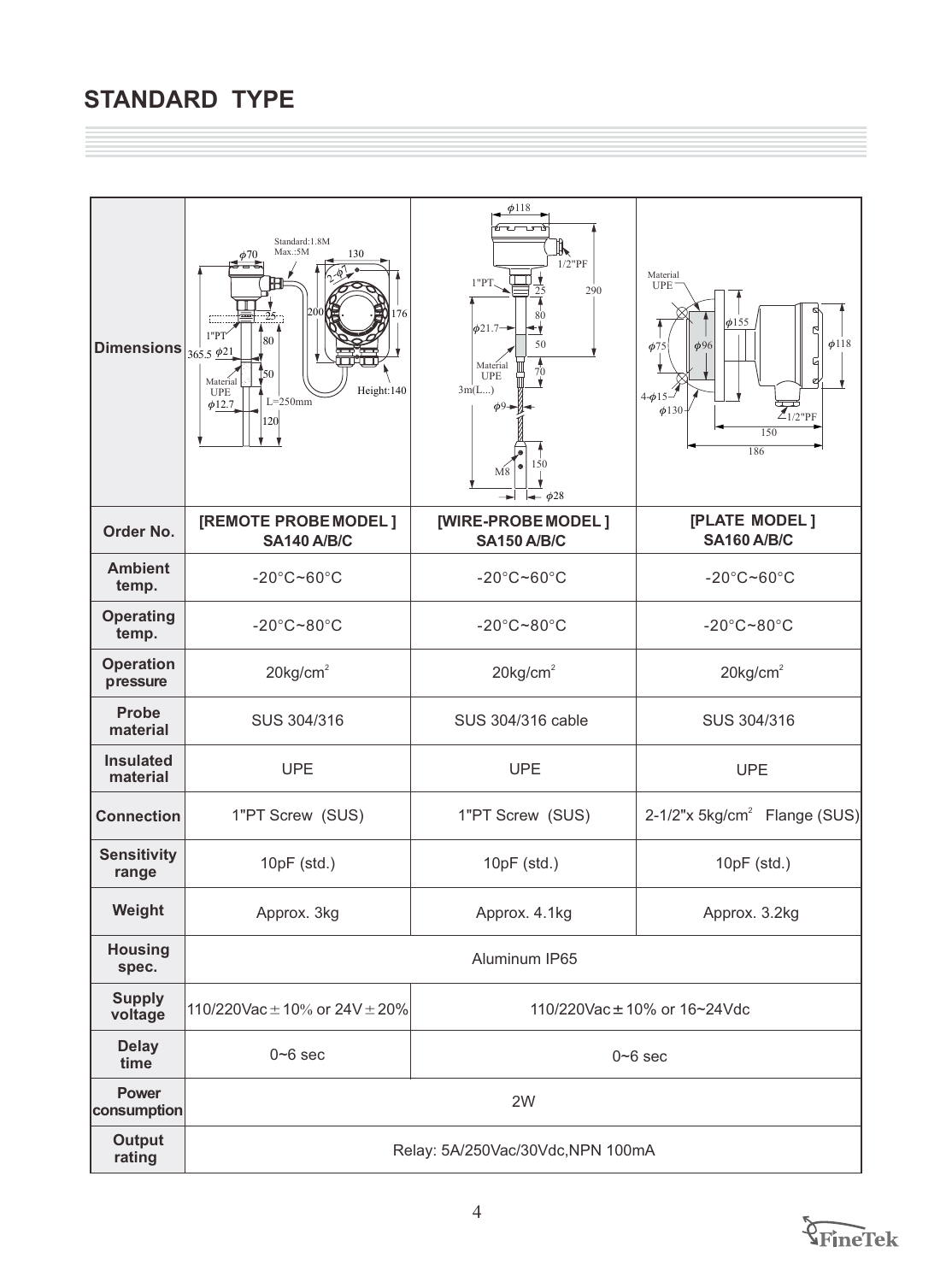# **STANDARD MODEL**

| <b>Dimensions</b>            | $\phi$ 118<br>$1/2$ "PF<br>25<br>1"PT<br>412<br>260~1500(Max.)<br>Material<br><b>UPE</b><br>Max.180<br>$\phi$ 21- $\rightarrow$ | $\phi$ 118<br>$1/2$ "PF<br>$\phi$ 88 H<br>60<br>25<br>1"PT<br>472<br>260~1500(Max.)<br>Material<br><b>PTFE</b><br>Max.180<br>$\phi$ 21- |  |
|------------------------------|---------------------------------------------------------------------------------------------------------------------------------|-----------------------------------------------------------------------------------------------------------------------------------------|--|
| Order No.                    | [ANTI-STATIC MODEL]<br><b>SA180 A/B/C</b>                                                                                       | [HI-TEMP. ANTI-STATIC MODEL]<br><b>SA181 A/B/C</b>                                                                                      |  |
| <b>Ambient</b><br>temp.      | $-20^{\circ}$ C~60 $^{\circ}$ C                                                                                                 | $-20^{\circ}$ C~60 $^{\circ}$ C                                                                                                         |  |
| <b>Operating</b><br>temp.    | $-20^{\circ}$ C~80 $^{\circ}$ C                                                                                                 | $-20^{\circ}$ C~200 $^{\circ}$ C                                                                                                        |  |
| <b>Operation</b><br>pressure | $20$ kg/cm <sup>2</sup>                                                                                                         | $20$ kg/cm <sup>2</sup>                                                                                                                 |  |
| <b>Probe</b><br>material     | <b>UPE Coating</b>                                                                                                              | <b>PTFE Coating</b>                                                                                                                     |  |
| <b>Insulated</b><br>material | <b>UPE</b>                                                                                                                      | <b>PTFE</b>                                                                                                                             |  |
| <b>Connection</b>            | 1"PT Screw (SUS)                                                                                                                | 1"PT Screw (SUS)                                                                                                                        |  |
| <b>Sensitivity</b><br>range  | 10pF (std.)                                                                                                                     | 10pF (std.)                                                                                                                             |  |
| Weight                       | Approx. 2kg                                                                                                                     | Approx. 2.5kg                                                                                                                           |  |
| <b>Housing</b><br>spec.      | Aluminum IP65                                                                                                                   |                                                                                                                                         |  |
| <b>Supply</b><br>voltage     | 110/220Vac ± 10% or 16~24Vdc                                                                                                    |                                                                                                                                         |  |
| <b>Delay</b><br>time         |                                                                                                                                 | $0 - 6$ sec                                                                                                                             |  |
| <b>Power</b><br>consumption  |                                                                                                                                 | 2W                                                                                                                                      |  |
| <b>Output</b><br>rating      |                                                                                                                                 | Relay: 5A/250Vac/30Vdc, NPN 100mA                                                                                                       |  |

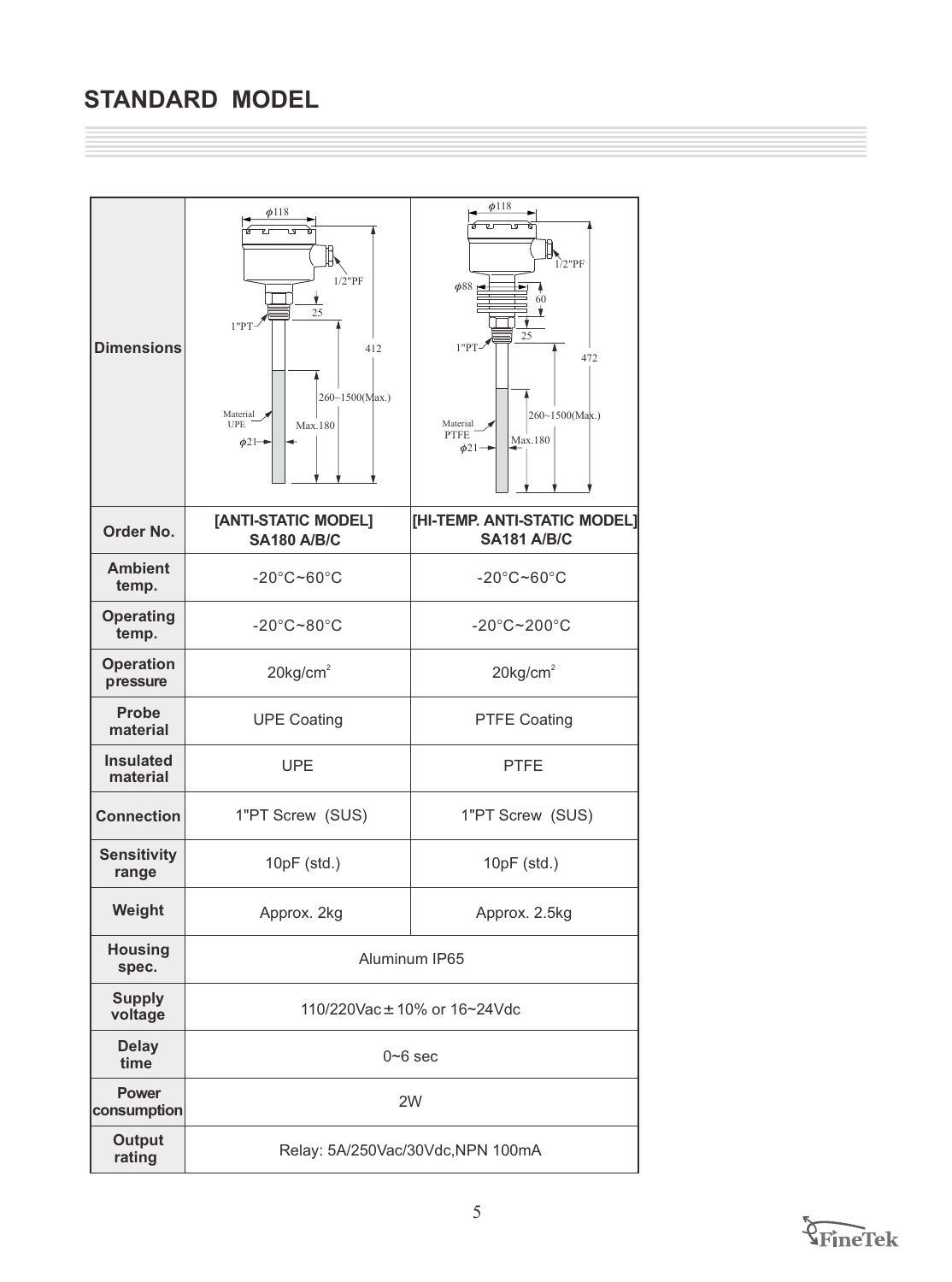# **EXPLOSION PROOF MODEL**

| <b>Dimensions</b>              | $-\phi$ 113 $\longrightarrow$<br>$1/2$ "NPT<br>108<br>25<br>302<br>1"PT"<br>50<br>$\frac{4}{50}$<br>150(L)<br>Material y<br><b>UPE</b><br>50<br>$\phi$ 27 $\rightarrow$ | $-\phi$ 113 $\longrightarrow$<br>$1/2$ "NPT<br>108<br>25<br>1"PT<br>80<br>402<br>$\phi$ 21.7 $\rightarrow$<br>50<br>Material<br>250(L)<br><b>UPE</b><br>120<br>$\phi$ 12.7 $\rightarrow$ | $\leftarrow$ $\phi$ 113 $\rightarrow$<br>$1/2$ "NPT<br>108<br>$\phi$ 88<br>60<br>25<br>$1"PT-$<br>462<br>80<br>$\phi$ 21.7 $\rightarrow$<br>50<br>Material<br>250(L)<br><b>PEEK</b><br>120<br>$\phi$ 12.7- |  |
|--------------------------------|-------------------------------------------------------------------------------------------------------------------------------------------------------------------------|------------------------------------------------------------------------------------------------------------------------------------------------------------------------------------------|------------------------------------------------------------------------------------------------------------------------------------------------------------------------------------------------------------|--|
| Order No.                      | [STANDARD MODEL]<br><b>SA270</b>                                                                                                                                        | [STANDARD MODEL]<br><b>SA271</b>                                                                                                                                                         | [STANDARD MODEL]<br><b>SA272</b>                                                                                                                                                                           |  |
| <b>Ambient</b><br>temp.        | $-20^{\circ}$ C~60 $^{\circ}$ C                                                                                                                                         | $-20^{\circ}$ C~60 $^{\circ}$ C                                                                                                                                                          | $-20^{\circ}$ C~60 $^{\circ}$ C                                                                                                                                                                            |  |
| <b>Operating</b><br>temp.      | $-20^{\circ}$ C $-80^{\circ}$ C                                                                                                                                         | $-20^{\circ}$ C~80 $^{\circ}$ C                                                                                                                                                          | $-20^{\circ}$ C $-200^{\circ}$ C                                                                                                                                                                           |  |
| <b>Operation</b><br>pressure   | $20$ kg/cm <sup>2</sup>                                                                                                                                                 | $20$ kg/cm <sup>2</sup>                                                                                                                                                                  | $20$ kg/cm <sup>2</sup>                                                                                                                                                                                    |  |
| <b>Probe</b><br>material       | SUS 304/316                                                                                                                                                             | SUS 304/316                                                                                                                                                                              | SUS 304/316                                                                                                                                                                                                |  |
| <b>Insulated</b><br>material   | <b>UPE</b>                                                                                                                                                              | <b>UPE</b>                                                                                                                                                                               | <b>PEEK</b>                                                                                                                                                                                                |  |
| <b>Connection</b>              | 1"PT Screw (SUS)                                                                                                                                                        | 1"PT Screw (SUS)                                                                                                                                                                         | 1"PT Screw (SUS)                                                                                                                                                                                           |  |
| <b>Sensitivity</b><br>range    | 10pF (std.)                                                                                                                                                             | 10pF (std.)                                                                                                                                                                              | 10pF (std.)                                                                                                                                                                                                |  |
| Weight                         | Approx. 1.9kg                                                                                                                                                           | Approx. 2.4kg                                                                                                                                                                            | Approx. 4.1kg                                                                                                                                                                                              |  |
| <b>Housing</b><br>spec.        |                                                                                                                                                                         | Aluminum IP65                                                                                                                                                                            |                                                                                                                                                                                                            |  |
| <b>Supply</b><br>voltage       | 110/220Vac ± 10% or 16~24Vdc                                                                                                                                            |                                                                                                                                                                                          |                                                                                                                                                                                                            |  |
| <b>Enclosure</b><br>protection |                                                                                                                                                                         | Ex dia II C T4~T6, DIP A21 T <sub>A</sub> , T3~T6                                                                                                                                        |                                                                                                                                                                                                            |  |
| <b>Power</b><br>consumption    |                                                                                                                                                                         | 2W                                                                                                                                                                                       |                                                                                                                                                                                                            |  |
| <b>Output</b><br>rating        |                                                                                                                                                                         | Relay: 3A/250Vac/30Vdc, NPN 100mA                                                                                                                                                        |                                                                                                                                                                                                            |  |

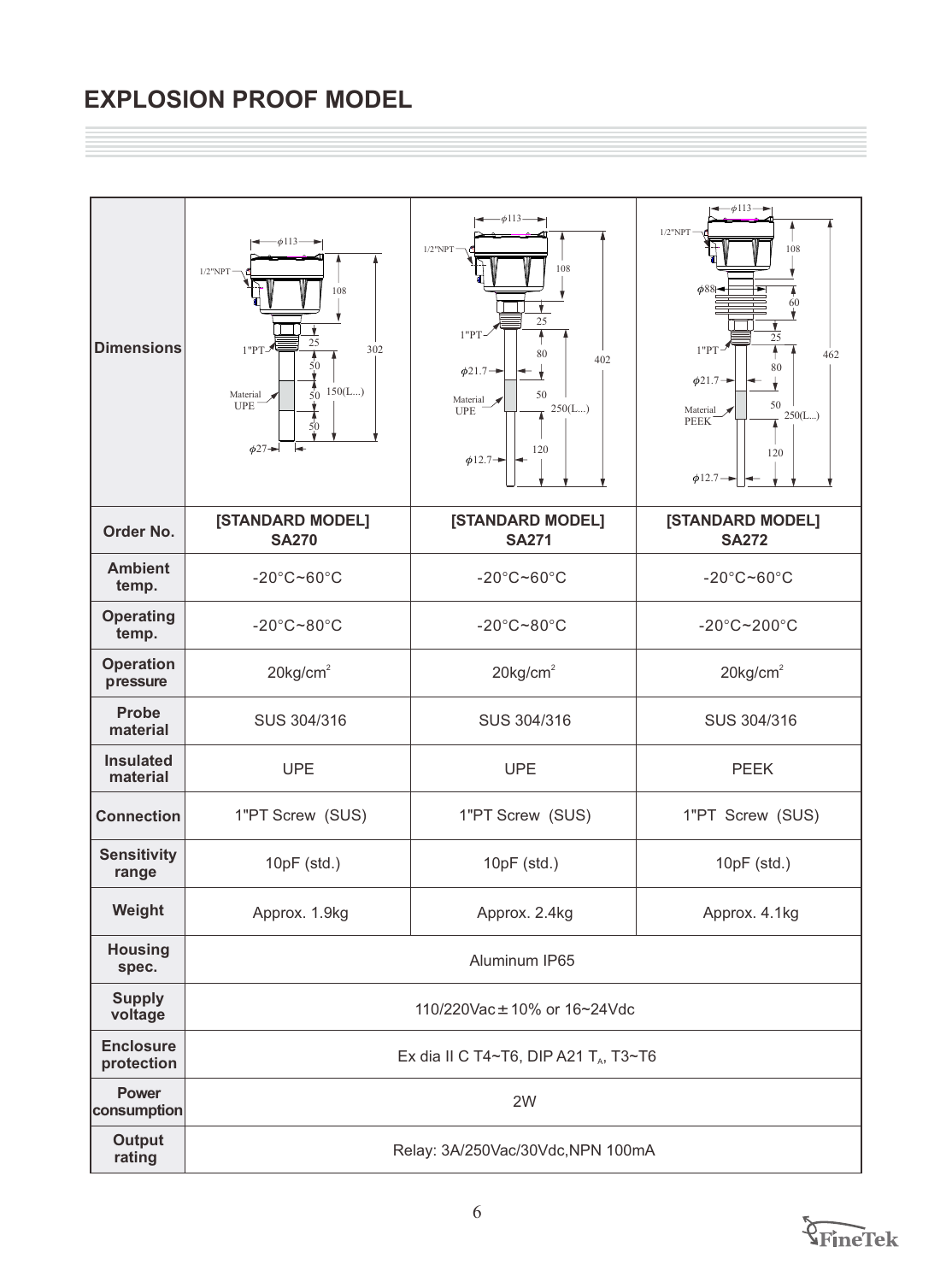# **EXPLOSION PROOF MODEL**

| <b>Dimensions</b>              | $-\phi$ 113 $\rightarrow$<br>$1/2$ "NPT<br>108<br>$\phi$ 140<br>-V<br>$\frac{4}{25}$<br>$105$ <sup></sup><br>$\otimes$<br>$\otimes$<br>413<br>$4 - \phi 19$<br>255<br>Material $\blacktriangleright$<br>PP<br>$\phi$ <sup>40</sup> | φ113·<br>$1/2$ "NPT<br>108<br>$\phi$ 140<br>$4 - \phi 19$<br>105<br>Material<br><b>PVDF</b><br>Material<br><b>UPE</b><br>$\phi$ 25 | $\leftarrow$ $\phi$ 113 $\rightarrow$<br>$1/2$ "NPT<br>108<br>1"PT<br>290<br>25<br>ጸበ<br>$\phi$ 21.7-<br>≁γ<br>50<br>$rac{4}{70}$<br>Material<br><b>UPE</b><br>3m(L)<br>$\phi$ <sup>9</sup> $\rightarrow$<br>150<br>M8<br>$-\phi$ 28 |  |
|--------------------------------|------------------------------------------------------------------------------------------------------------------------------------------------------------------------------------------------------------------------------------|------------------------------------------------------------------------------------------------------------------------------------|--------------------------------------------------------------------------------------------------------------------------------------------------------------------------------------------------------------------------------------|--|
| Order No.                      | [CORROSION-PROOF MODEL]<br><b>SA273</b>                                                                                                                                                                                            | [CORROSION-PROOF MODEL]<br><b>SA274</b>                                                                                            | [WIRE-PROBE MODEL]<br><b>SA275</b>                                                                                                                                                                                                   |  |
| <b>Ambient</b><br>temp.        | $-20^{\circ}$ C~60 $^{\circ}$ C                                                                                                                                                                                                    | $-20^{\circ}$ C~60 $^{\circ}$ C                                                                                                    | $-20^{\circ}$ C~60 $^{\circ}$ C                                                                                                                                                                                                      |  |
| <b>Operating</b><br>temp.      | $-20^{\circ}$ C~80 $^{\circ}$ C                                                                                                                                                                                                    | $-20^{\circ}$ C~120 $^{\circ}$ C                                                                                                   | $-20^{\circ}$ C~80 $^{\circ}$ C                                                                                                                                                                                                      |  |
| <b>Operation</b><br>pressure   | <b>ATM</b>                                                                                                                                                                                                                         | $20$ kg/cm <sup>2</sup>                                                                                                            | $20$ kg/cm <sup>2</sup>                                                                                                                                                                                                              |  |
| <b>Probe</b><br>material       | SUS 304/316(PP Coating)                                                                                                                                                                                                            | SUS 304/316                                                                                                                        | SUS 304/316 Cable                                                                                                                                                                                                                    |  |
| <b>Insulated</b><br>material   | <b>UPE</b>                                                                                                                                                                                                                         | <b>UPE</b>                                                                                                                         | <b>UPE</b>                                                                                                                                                                                                                           |  |
| <b>Connection</b>              | 1-1/2"x10kg/cm <sup>2</sup> (PP)                                                                                                                                                                                                   | $1-1/2"x10kg/cm2 (SUS)$<br>W / 5mm PVDF Cushion                                                                                    | 1"PT Screw (SUS)                                                                                                                                                                                                                     |  |
| <b>Sensitivity</b><br>range    | 10pF (std.)                                                                                                                                                                                                                        | $10pF$ (std.)                                                                                                                      | $10pF$ (std.)                                                                                                                                                                                                                        |  |
| Weight                         | Approx. 1.9kg                                                                                                                                                                                                                      |                                                                                                                                    | Approx. 4.1kg                                                                                                                                                                                                                        |  |
| <b>Housing</b><br>spec.        |                                                                                                                                                                                                                                    | Aluminum IP65                                                                                                                      |                                                                                                                                                                                                                                      |  |
| <b>Supply</b><br>voltage       | 110/220Vac ± 10% or 16~24Vdc                                                                                                                                                                                                       |                                                                                                                                    |                                                                                                                                                                                                                                      |  |
| <b>Enclosure</b><br>protection |                                                                                                                                                                                                                                    | Ex dia II C T4~T6, DIP A21 T <sub>A</sub> , T3~T6                                                                                  |                                                                                                                                                                                                                                      |  |
| <b>Power</b><br>consumption    |                                                                                                                                                                                                                                    | 2W                                                                                                                                 |                                                                                                                                                                                                                                      |  |
| <b>Output</b><br>rating        |                                                                                                                                                                                                                                    | Relay: 3A/250Vac/30Vdc, NPN 100mA                                                                                                  |                                                                                                                                                                                                                                      |  |

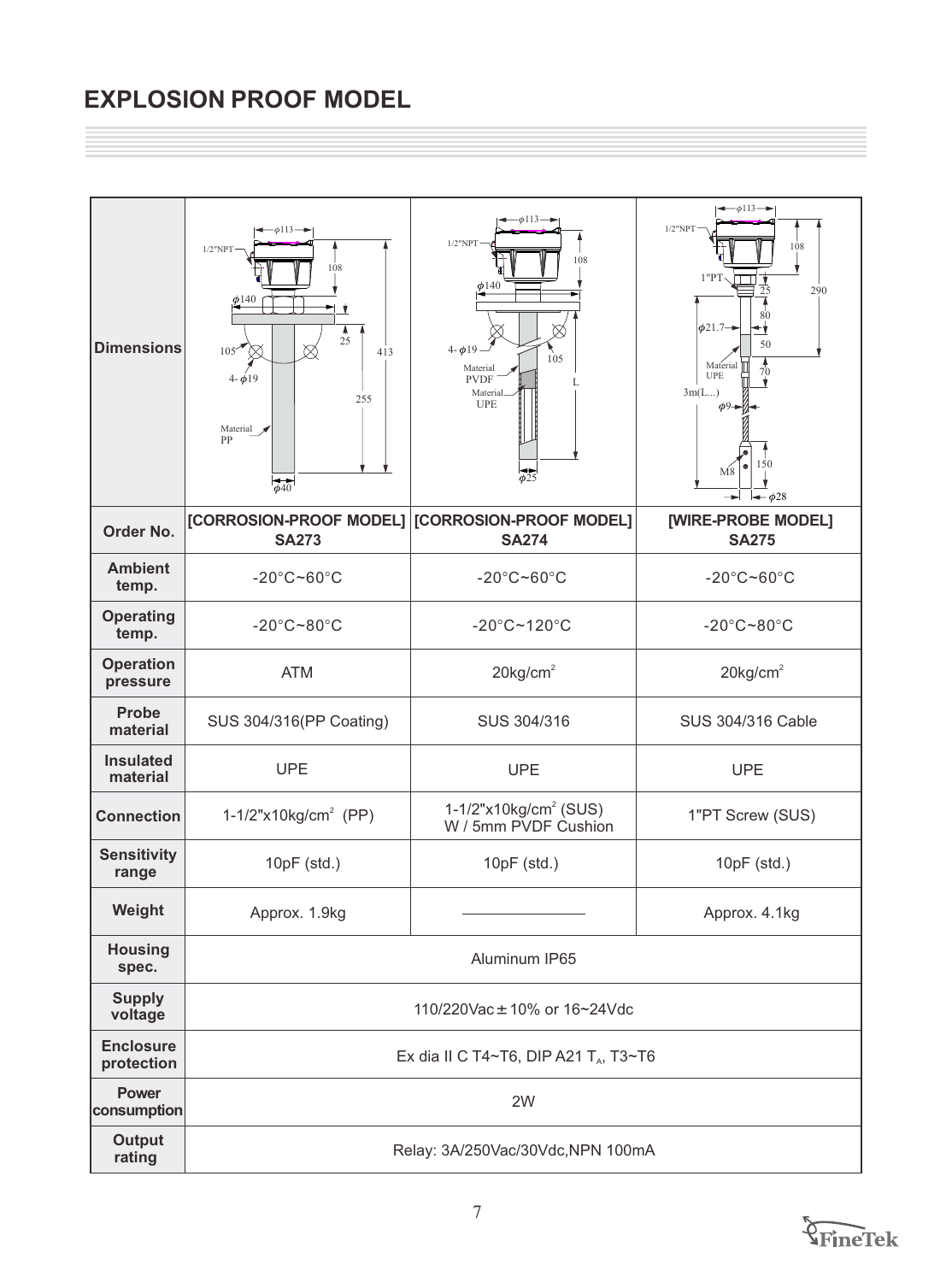# **EXPLOSION PROOF MODEL**

| <b>Dimensions</b>              | Material<br><b>UPE</b><br>$\phi$ 155<br>$\phi$ 96<br>$\phi$ 75<br>$\phi$ 113<br>$4 - \phi 15$<br>$1/2$ "NPT<br>$\phi$ 130<br>108<br>150<br>186 | $\leftarrow \phi 113 \rightarrow$<br>$1/2$ "NPT<br>108<br>$\phi$ 88<br>25<br>$1"PT-$<br>472<br>$260 - 1500$ (Max.)<br>Material x<br><b>PTFE</b><br>Max.180<br>$\phi$ 21 $\rightarrow$ | $-\phi$ 113 $\longrightarrow$<br>$1/2$ "NPT<br>108<br>25<br>$1"PT-$<br>412<br>260~1500(Max.)<br>Material<br><b>UPE</b><br>Max.180<br>$\phi$ 21- |
|--------------------------------|------------------------------------------------------------------------------------------------------------------------------------------------|---------------------------------------------------------------------------------------------------------------------------------------------------------------------------------------|-------------------------------------------------------------------------------------------------------------------------------------------------|
| Order No.                      | [PLATE MODEL]<br><b>SA276</b>                                                                                                                  | [HI-TEMP ANTI-STATIC MODEL]<br><b>SA277</b>                                                                                                                                           | [ANTI-STATIC MODEL]<br><b>SA278</b>                                                                                                             |
| <b>Ambient</b><br>temp.        | $-20^{\circ}$ C~60 $^{\circ}$ C                                                                                                                | $-20^{\circ}$ C~60 $^{\circ}$ C                                                                                                                                                       | $-20^{\circ}$ C~60 $^{\circ}$ C                                                                                                                 |
| <b>Operating</b><br>temp.      | $-20^{\circ}$ C~80 $^{\circ}$ C                                                                                                                | $-20^{\circ}$ C~200 $^{\circ}$ C                                                                                                                                                      | $-20^{\circ}$ C~80 $^{\circ}$ C                                                                                                                 |
| <b>Operation</b><br>pressure   | $20$ kg/cm <sup>2</sup>                                                                                                                        | $20$ kg/cm <sup>2</sup>                                                                                                                                                               | $20$ kg/cm <sup>2</sup>                                                                                                                         |
| Probe<br>material              | SUS 304/316                                                                                                                                    | <b>PTFE Coating</b>                                                                                                                                                                   | <b>UPE Coating</b>                                                                                                                              |
| <b>Insulated</b><br>material   | <b>UPE</b>                                                                                                                                     | <b>PTFE</b>                                                                                                                                                                           | <b>UPE</b>                                                                                                                                      |
| <b>Connection</b>              | $2-1/2"$ x 5kg/cm <sup>2</sup> Flange (SUS)                                                                                                    | 1"PT Screw (SUS)                                                                                                                                                                      | 1"PT Screw (SUS)                                                                                                                                |
| <b>Sensitivity</b><br>range    | 10pF (std.)                                                                                                                                    | $10pF$ (std.)                                                                                                                                                                         | 10pF(std.)                                                                                                                                      |
| Weight                         | Approx. 3.2kg                                                                                                                                  | Approx. 3.1kg                                                                                                                                                                         | Approx. 2kg                                                                                                                                     |
| <b>Housing</b><br>spec.        |                                                                                                                                                | Aluminum IP65                                                                                                                                                                         |                                                                                                                                                 |
| <b>Supply</b><br>voltage       | 110/220Vac ± 10% or 16~24Vdc                                                                                                                   |                                                                                                                                                                                       |                                                                                                                                                 |
| <b>Enclosure</b><br>protection |                                                                                                                                                | Ex dia II C T4~T6, DIP A21 T <sub>A</sub> , T3~T6                                                                                                                                     |                                                                                                                                                 |
| <b>Power</b><br>consumption    |                                                                                                                                                | 2W                                                                                                                                                                                    |                                                                                                                                                 |
| <b>Output</b><br>rating        |                                                                                                                                                | Relay: 3A/250Vac/30Vdc, NPN 100mA                                                                                                                                                     |                                                                                                                                                 |

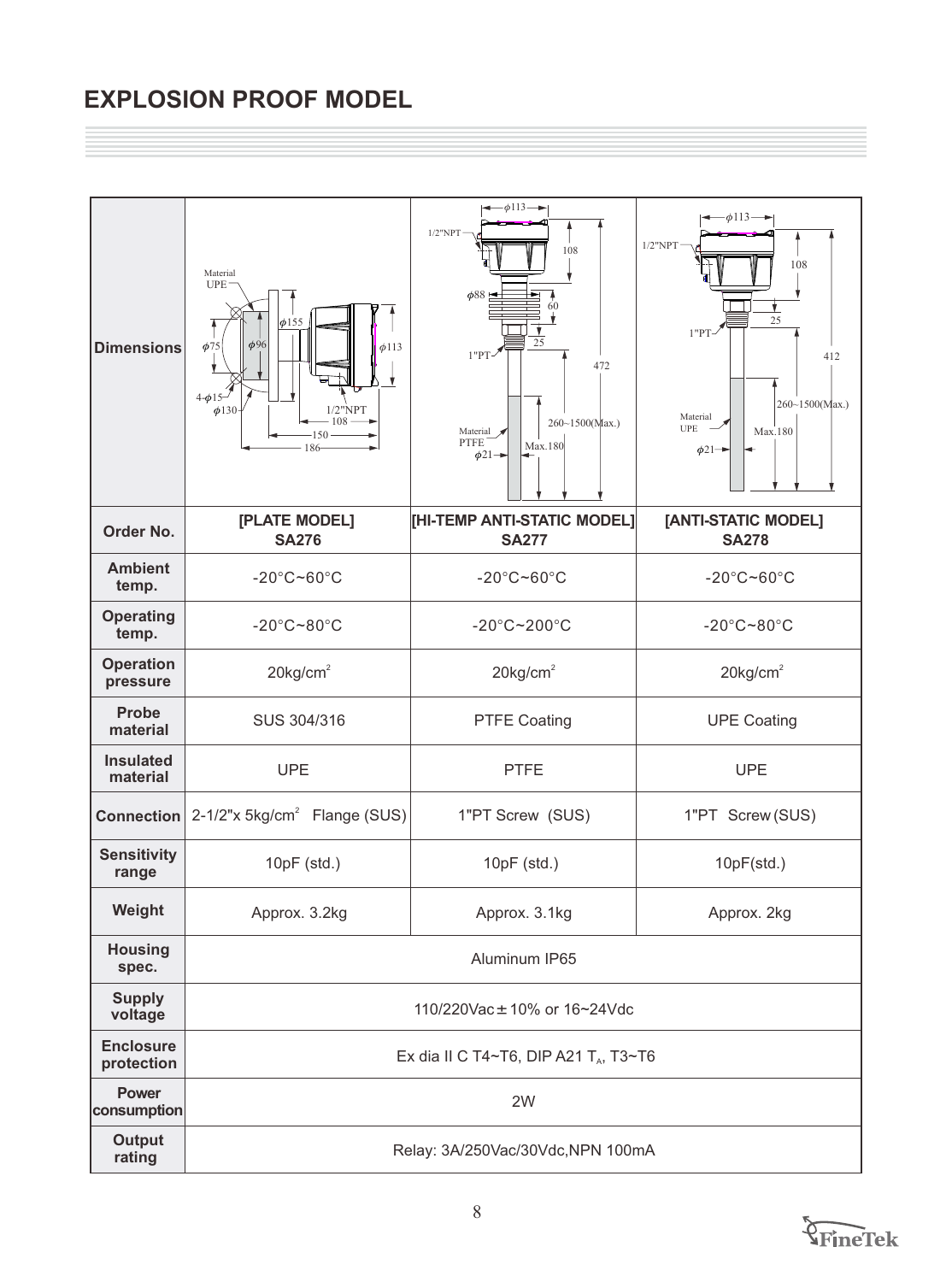# **INTRINSICALLY SAFE MODEL**

| <b>Dimensions</b>              | $-\phi$ 113 $\longrightarrow$<br>$1/2$ "NPT<br>108<br>25<br>1"PT<br>302<br>50<br>$rac{4}{50}$<br>150(L)<br>Material $\sqrt{}$<br><b>UPE</b><br>50<br>$\phi$ 27 $\rightarrow$ | $\phi$ 113.<br>$1/2$ "NPT<br>108<br>25<br>$1"PT-$<br>80<br>402<br>$\phi$ 21.7 $\rightarrow$<br>50<br>Material x<br>250(L)<br><b>UPE</b><br>120<br>$\phi$ 12.7 $\rightarrow$ | $\leftarrow$ $\phi$ 113 $\rightarrow$<br>$1/2$ "NPT<br>108<br>$\phi$ 881<br>60<br>25<br>$1"PT-$<br>462<br>80<br>$\phi$ 21.7 $\rightarrow$<br>50<br>Material<br>250(L)<br><b>PEEK</b><br>120<br>$\phi$ 12.7- |  |
|--------------------------------|------------------------------------------------------------------------------------------------------------------------------------------------------------------------------|-----------------------------------------------------------------------------------------------------------------------------------------------------------------------------|-------------------------------------------------------------------------------------------------------------------------------------------------------------------------------------------------------------|--|
| Order No.                      | [STANDARD MODEL]<br><b>SA370(WITH SA-75U)</b>                                                                                                                                | [STANDARD MODEL]<br><b>SA371(WITH SA-75U)</b>                                                                                                                               | [HI-TEMP. MODEL]<br><b>SA372(WITH SA-75U)</b>                                                                                                                                                               |  |
| <b>Ambient</b><br>temp.        | $-20^{\circ}$ C~60 $^{\circ}$ C                                                                                                                                              | $-20^{\circ}$ C~60 $^{\circ}$ C                                                                                                                                             | $-20^{\circ}$ C $-60^{\circ}$ C                                                                                                                                                                             |  |
| <b>Operating</b><br>temp.      | $-20^{\circ}$ C~80 $^{\circ}$ C                                                                                                                                              | $-20^{\circ}$ C~80 $^{\circ}$ C                                                                                                                                             | $-20^{\circ}$ C~200 $^{\circ}$ C                                                                                                                                                                            |  |
| <b>Operation</b><br>pressure   | $20$ kg/cm <sup>2</sup>                                                                                                                                                      | $20$ kg/cm <sup>2</sup>                                                                                                                                                     | $20$ kg/cm <sup>2</sup>                                                                                                                                                                                     |  |
| <b>Probe</b><br>material       | SUS 304/316                                                                                                                                                                  | SUS 304/316                                                                                                                                                                 | SUS 304/316                                                                                                                                                                                                 |  |
| <b>Insulated</b><br>material   | <b>UPE</b>                                                                                                                                                                   | <b>UPE</b>                                                                                                                                                                  | <b>PEEK</b>                                                                                                                                                                                                 |  |
| <b>Connection</b>              | 1"PT Screw (SUS)                                                                                                                                                             | 1"PT Screw (SUS)                                                                                                                                                            | 1"PT Screw (SUS)                                                                                                                                                                                            |  |
| <b>Sensitivity</b><br>range    | 10pF (std.)                                                                                                                                                                  | 10pF (std.)                                                                                                                                                                 | 10pF (std.)                                                                                                                                                                                                 |  |
| Weight                         | Approx. 1.9kg                                                                                                                                                                | Approx. 2.4kg                                                                                                                                                               | Approx. 2.4kg                                                                                                                                                                                               |  |
| <b>Housing</b><br>spec.        |                                                                                                                                                                              | Aluminum IP65                                                                                                                                                               |                                                                                                                                                                                                             |  |
| <b>Supply</b><br>voltage       | 16~24Vdc                                                                                                                                                                     |                                                                                                                                                                             |                                                                                                                                                                                                             |  |
| <b>Enclosure</b><br>protection |                                                                                                                                                                              | Ex ia IIC T3~T6                                                                                                                                                             |                                                                                                                                                                                                             |  |
| <b>Power</b><br>consumption    |                                                                                                                                                                              | 2W                                                                                                                                                                          |                                                                                                                                                                                                             |  |
| <b>Output</b><br>rating        |                                                                                                                                                                              | NPN 100mA                                                                                                                                                                   |                                                                                                                                                                                                             |  |

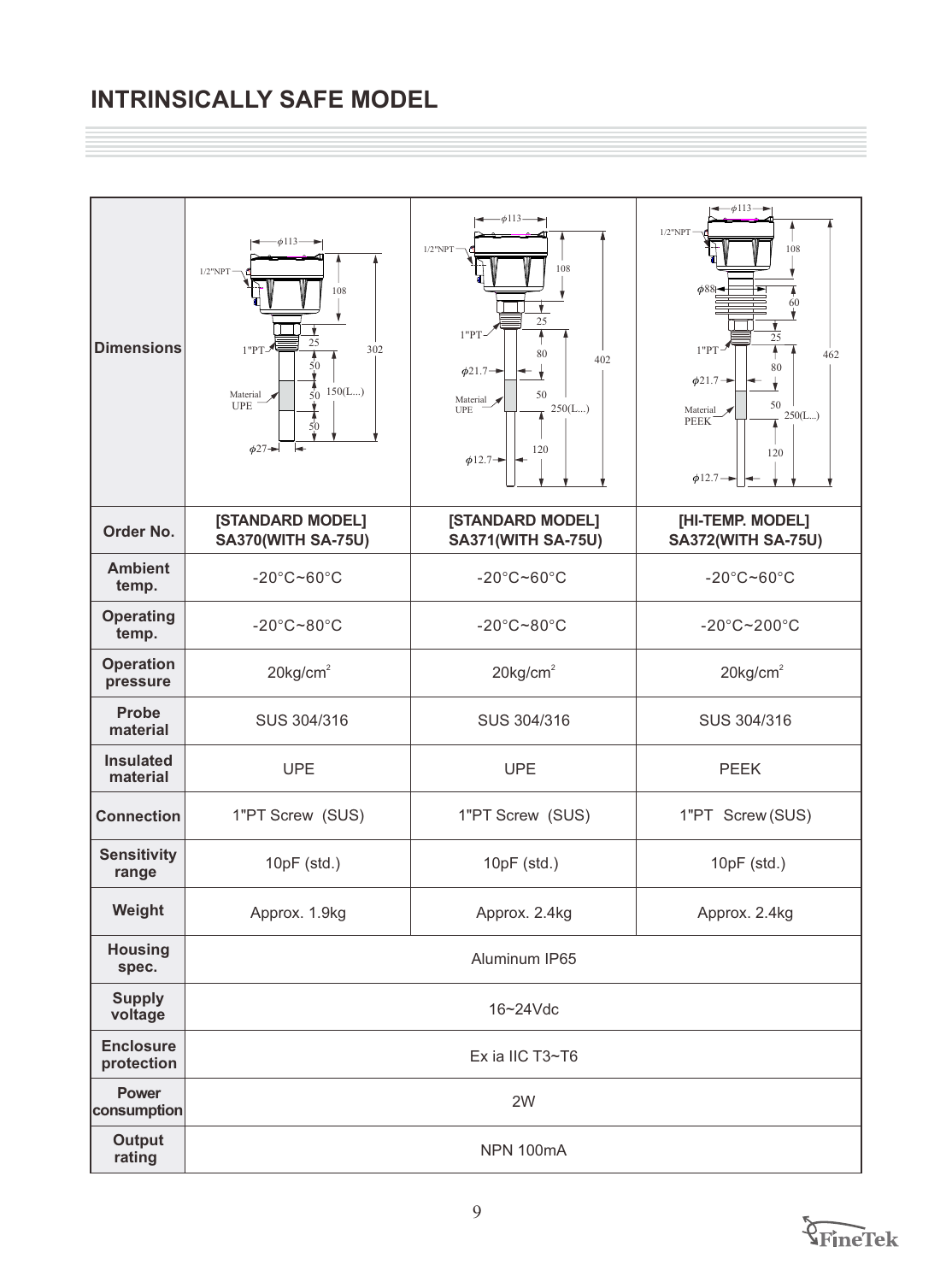# **INTRINSICALLY SAFE MODEL**

| <b>Dimensions</b>            | $-\phi$ 113 $\rightarrow$<br>$1/2$ "NPT<br>108<br>$\phi$ 140<br>$\frac{4}{25}$<br>$105$ <sup>*</sup><br>∞<br>413<br>$4 - \phi 19$<br>255(L)<br>Material $\sqrt{\phantom{a}}$<br>PP<br>$\overline{\phi}$ 40 | $\phi$ 113.<br>$1/2$ "NPT<br>108<br>$\phi$ 140<br>$4 - \phi 19 -$<br>105<br>Material<br><b>PVDF</b><br>Material<br><b>UPE</b><br>ф25 | $\leftarrow$ $\phi$ 113 $\rightarrow$<br>$1/2$ "NPT<br>108<br>$1$ "PT $\,$<br>290<br>25<br>$\phi$ 21.7 <sup>-4</sup><br>≁<br>50<br>Material<br>70<br><b>UPE</b><br>3m(L)<br>$\phi$ <sup>9</sup> $\rightarrow$<br>150<br>$\bullet$<br>M8<br>$\rightarrow \phi$ 28 |  |
|------------------------------|------------------------------------------------------------------------------------------------------------------------------------------------------------------------------------------------------------|--------------------------------------------------------------------------------------------------------------------------------------|------------------------------------------------------------------------------------------------------------------------------------------------------------------------------------------------------------------------------------------------------------------|--|
| Order No.                    | <b>SA373(WITH SA-75U)</b>                                                                                                                                                                                  | [CORROSION-PROOF MODEL] CORROSION-PROOF MODEL]<br><b>SA374(WITH SA-75U)</b>                                                          | [WIRE-PROBE MODEL]<br><b>SA375(WITH SA-75U)</b>                                                                                                                                                                                                                  |  |
| <b>Ambient</b><br>temp.      | $-20^{\circ}$ C~60 $^{\circ}$ C                                                                                                                                                                            | $-20^{\circ}$ C~60 $^{\circ}$ C                                                                                                      | $-20^{\circ}$ C~60 $^{\circ}$ C                                                                                                                                                                                                                                  |  |
| <b>Operating</b><br>temp.    | $-20^{\circ}$ C~80 $^{\circ}$ C                                                                                                                                                                            | $-20^{\circ}$ C~120 $^{\circ}$ C                                                                                                     | $-20^{\circ}$ C~80 $^{\circ}$ C                                                                                                                                                                                                                                  |  |
| <b>Operation</b><br>pressure | $20$ kg/cm <sup>2</sup>                                                                                                                                                                                    | $20$ kg/cm <sup>2</sup>                                                                                                              | $20$ kg/cm <sup>2</sup>                                                                                                                                                                                                                                          |  |
| <b>Probe</b><br>material     | SUS 304/316(PP Coating)                                                                                                                                                                                    | SUS 304/316                                                                                                                          | SUS 304/316 Cable                                                                                                                                                                                                                                                |  |
| <b>Insulated</b><br>material | PTFE or UPE                                                                                                                                                                                                | <b>UPE</b>                                                                                                                           | <b>UPE</b>                                                                                                                                                                                                                                                       |  |
| <b>Connection</b>            | 1-1/2"x10kg/cm <sup>2</sup> (PP)                                                                                                                                                                           | $1-1/2$ "x10kg/cm <sup>2</sup> (SUS)<br>W / 5 mm PVDF Cushion                                                                        | 1"PT Screw (SUS)                                                                                                                                                                                                                                                 |  |
| <b>Sensitivity</b><br>range  | 10pF (std.)                                                                                                                                                                                                | $10pF$ (std.)                                                                                                                        | 10pF (std.)                                                                                                                                                                                                                                                      |  |
| Weight                       | Approx. 1.9kg                                                                                                                                                                                              |                                                                                                                                      | Approx. 4.1kg                                                                                                                                                                                                                                                    |  |
| <b>Housing</b><br>spec.      |                                                                                                                                                                                                            | Aluminum IP65                                                                                                                        |                                                                                                                                                                                                                                                                  |  |
| <b>Supply</b><br>voltage     | 16~24Vdc                                                                                                                                                                                                   |                                                                                                                                      |                                                                                                                                                                                                                                                                  |  |
| <b>Delay</b><br>time         |                                                                                                                                                                                                            | Ex ia IIC T3~T6                                                                                                                      |                                                                                                                                                                                                                                                                  |  |
| <b>Power</b><br>consumption  |                                                                                                                                                                                                            | 2W                                                                                                                                   |                                                                                                                                                                                                                                                                  |  |
| <b>Output</b><br>rating      |                                                                                                                                                                                                            | NPN 100mA                                                                                                                            |                                                                                                                                                                                                                                                                  |  |

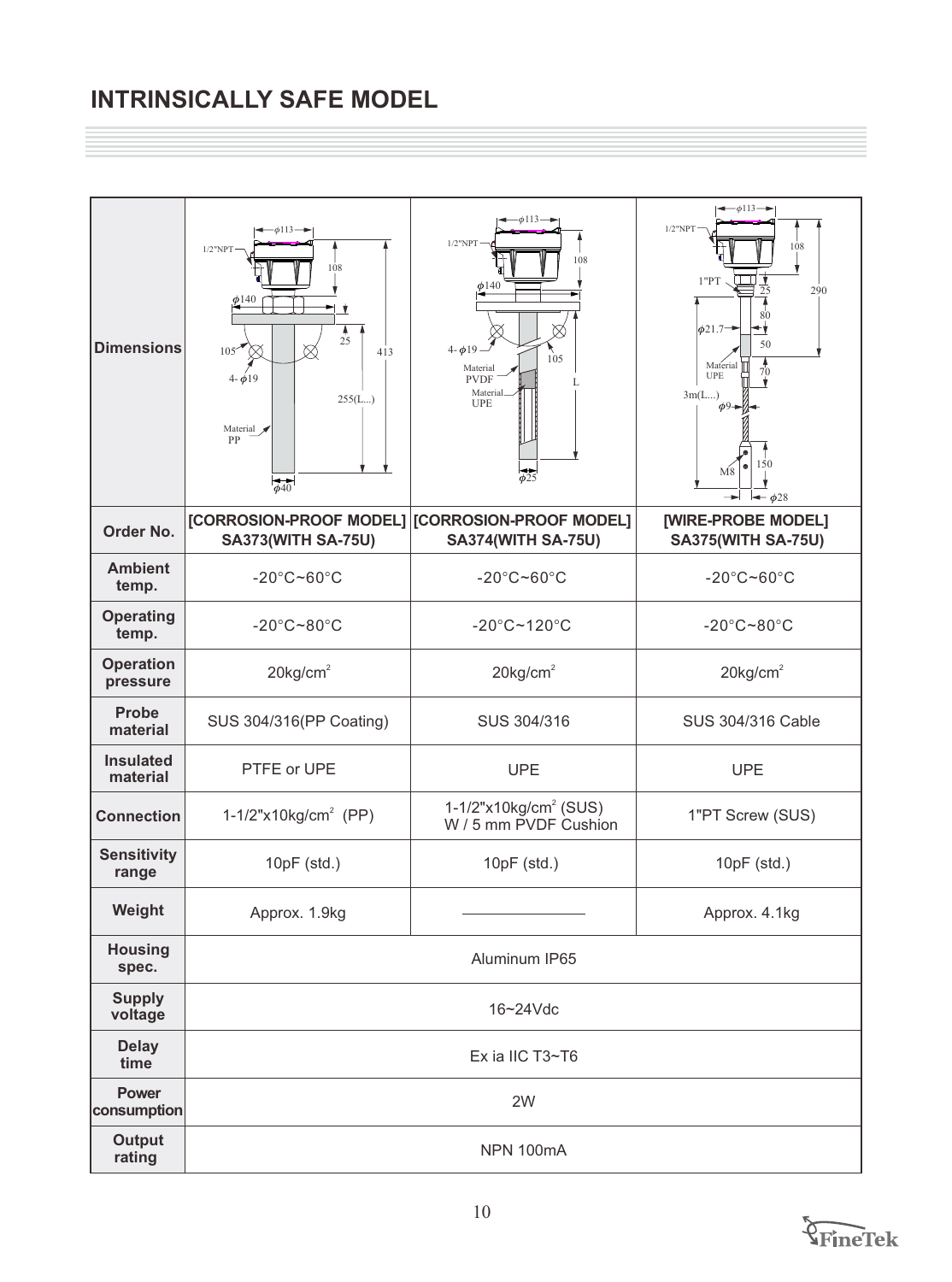# **INTRINSICALLY SAFE MODEL**

| <b>Dimensions</b>            | Material<br><b>UPE</b><br>$\phi$ 155<br>$\phi$ 75<br>$\phi$ 96<br>$\phi$ 113<br>$4 - \phi 15$<br>$1/2$ "NPT<br>$\phi$ 130-<br>108<br>150<br>186 | $\leftarrow$ $\phi$ 113 $\rightarrow$<br>$1/2$ "NPT<br>108<br>$\phi$ 88<br>60<br>25<br>1"PT<br>472<br>260~1500(Max.)<br>Material<br><b>PTFE</b><br>Max.180<br>$\phi$ 21 $\rightarrow$ | $-\phi$ 113 $\rightarrow$<br>$1/2$ "NPT<br>108<br>25<br>$1"PT-$<br>412<br>$260 - 1500$ (Max.)<br>Material y<br>Max.180<br><b>UPE</b><br>$\phi$ 21 $\rightarrow$ |  |
|------------------------------|-------------------------------------------------------------------------------------------------------------------------------------------------|---------------------------------------------------------------------------------------------------------------------------------------------------------------------------------------|-----------------------------------------------------------------------------------------------------------------------------------------------------------------|--|
| Order No.                    | [PLATE MODEL]<br><b>SA376(WITH SA-75U)</b>                                                                                                      | [HI-TEMP. ANSI-STATIC MODEL]<br><b>SA377(WITH SA-75U)</b>                                                                                                                             | [ANTI-STATIC MODEL]<br><b>SA378(WITH SA-75U)</b>                                                                                                                |  |
| <b>Ambient</b><br>temp.      | $-20^{\circ}$ C~60 $^{\circ}$ C                                                                                                                 | $-20^{\circ}$ C~60 $^{\circ}$ C                                                                                                                                                       | $-20^{\circ}$ C~60 $^{\circ}$ C                                                                                                                                 |  |
| <b>Operating</b><br>temp.    | $-20^{\circ}$ C~80 $^{\circ}$ C                                                                                                                 | $-20^{\circ}$ C~200 $^{\circ}$ C                                                                                                                                                      | $-20^{\circ}$ C~80 $^{\circ}$ C                                                                                                                                 |  |
| <b>Operation</b><br>pressure | $20$ kg/cm <sup>2</sup>                                                                                                                         | $20$ kg/cm <sup>2</sup>                                                                                                                                                               | $20$ kg/cm <sup>2</sup>                                                                                                                                         |  |
| material                     | SUS 304/316                                                                                                                                     | <b>PTFE</b>                                                                                                                                                                           | <b>UPE Coating</b>                                                                                                                                              |  |
| <b>Insulated</b><br>material | <b>UPE</b>                                                                                                                                      | <b>PTFE</b>                                                                                                                                                                           | <b>UPE</b>                                                                                                                                                      |  |
|                              | <b>Connection</b> $2-1/2"$ x 5kg/cm <sup>2</sup> Flange (SUS)                                                                                   | 1"PT Screw (SUS)                                                                                                                                                                      | 1"PT Screw (SUS)                                                                                                                                                |  |
| <b>Sensitivity</b><br>range  | 10pF (std.)                                                                                                                                     | 10pF (std.)                                                                                                                                                                           | $10pF$ (std.)                                                                                                                                                   |  |
| Weight                       | Approx. 3.2kg                                                                                                                                   | Approx. 3.1kg                                                                                                                                                                         | Approx. 2kg                                                                                                                                                     |  |
| <b>Housing</b><br>spec.      | Aluminum IP65                                                                                                                                   |                                                                                                                                                                                       |                                                                                                                                                                 |  |
| <b>Supply</b><br>voltage     | 16~24Vdc                                                                                                                                        |                                                                                                                                                                                       |                                                                                                                                                                 |  |
| <b>Delay</b><br>time         |                                                                                                                                                 | Ex ia IIC T3~T6                                                                                                                                                                       |                                                                                                                                                                 |  |
| <b>Power</b><br>consumption  |                                                                                                                                                 | 2W                                                                                                                                                                                    |                                                                                                                                                                 |  |
| <b>Output</b><br>rating      |                                                                                                                                                 | NPN 100mA                                                                                                                                                                             |                                                                                                                                                                 |  |

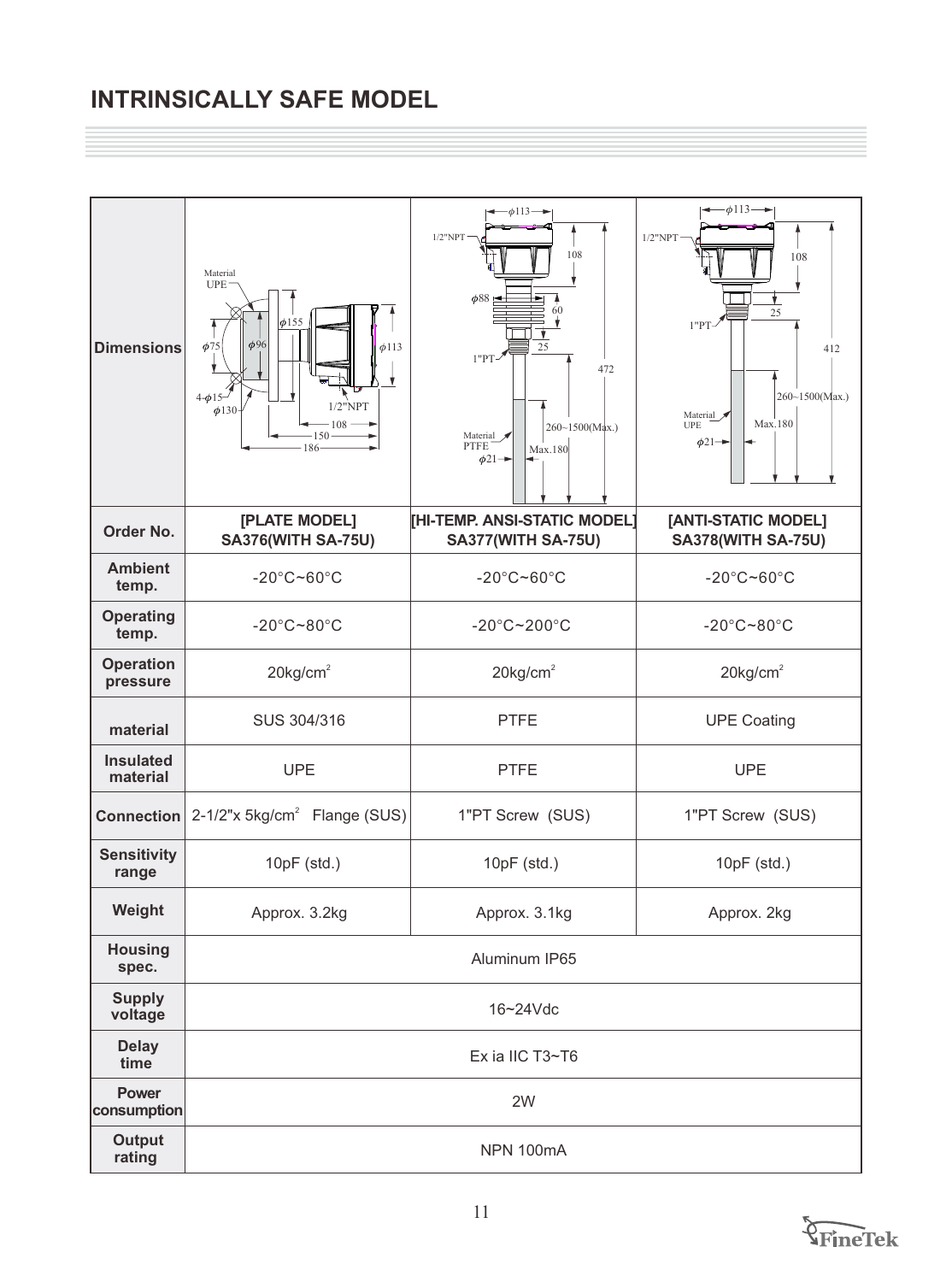## **SA-75U INTRINSIC SAFE SIGNAL CONDITIONER**



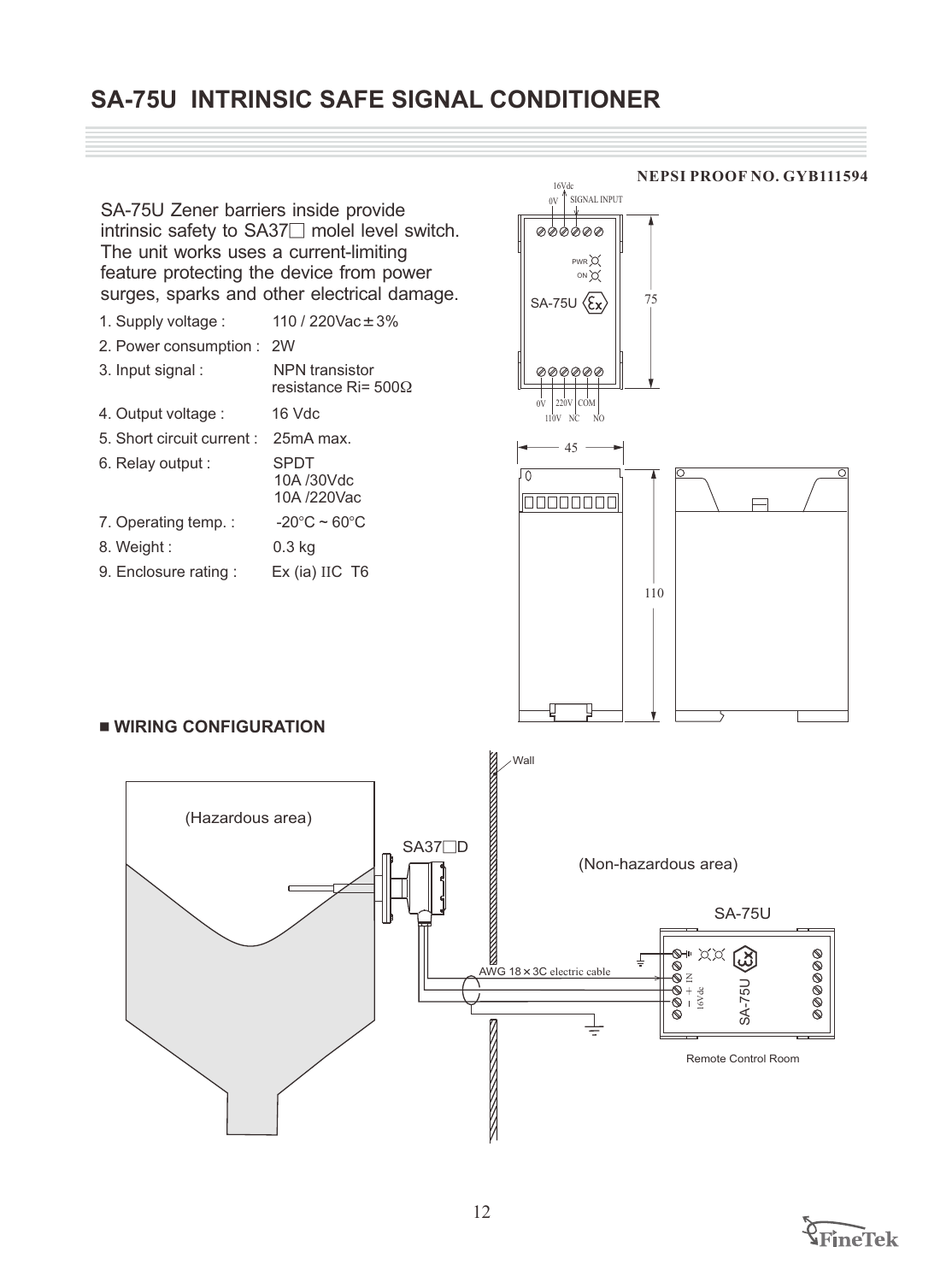## **QUICK CALIBRATION**

- 1.Turn the "SENSITIVITY" to the "H" position.
- 2.Place a flat screw driver in the "Coarse" coarse hole, turn clockwise until INDICATOR turns on. Check whether "Indicator" light is on or not by turning the "Sensitivity Adj" knob again.
- 3.If not, repeat procedure.

## **SENSITIVITY ADJUSTMENT**

- 1. Initially, the "Indicator" LED will turn off when the tank's material doesn't contact the probe.
- 2. When making contact with the probe, it will turn on. As soon as LED turns on, adjust the " SENSITIVITY " until the light turns off. Turn the knob " SENSITIVITY " to the middle position between where it turned off and "H"

## **DELAY FUNCTION CALIBRATION**

The default setting is 0 second when material comes into contact with the probe (Indicator ON)

For setting the delay function, turn the screw clockwise. The further clockwise, the longer the delay. The delay function is suitable for mediums with agitators, splashing or level turbulence in the tank.

#### **PANEL DESCRIPTION**

SA110,120,130,150,160,180,270,370 A/B/C/D



SA140 A/B/C/D



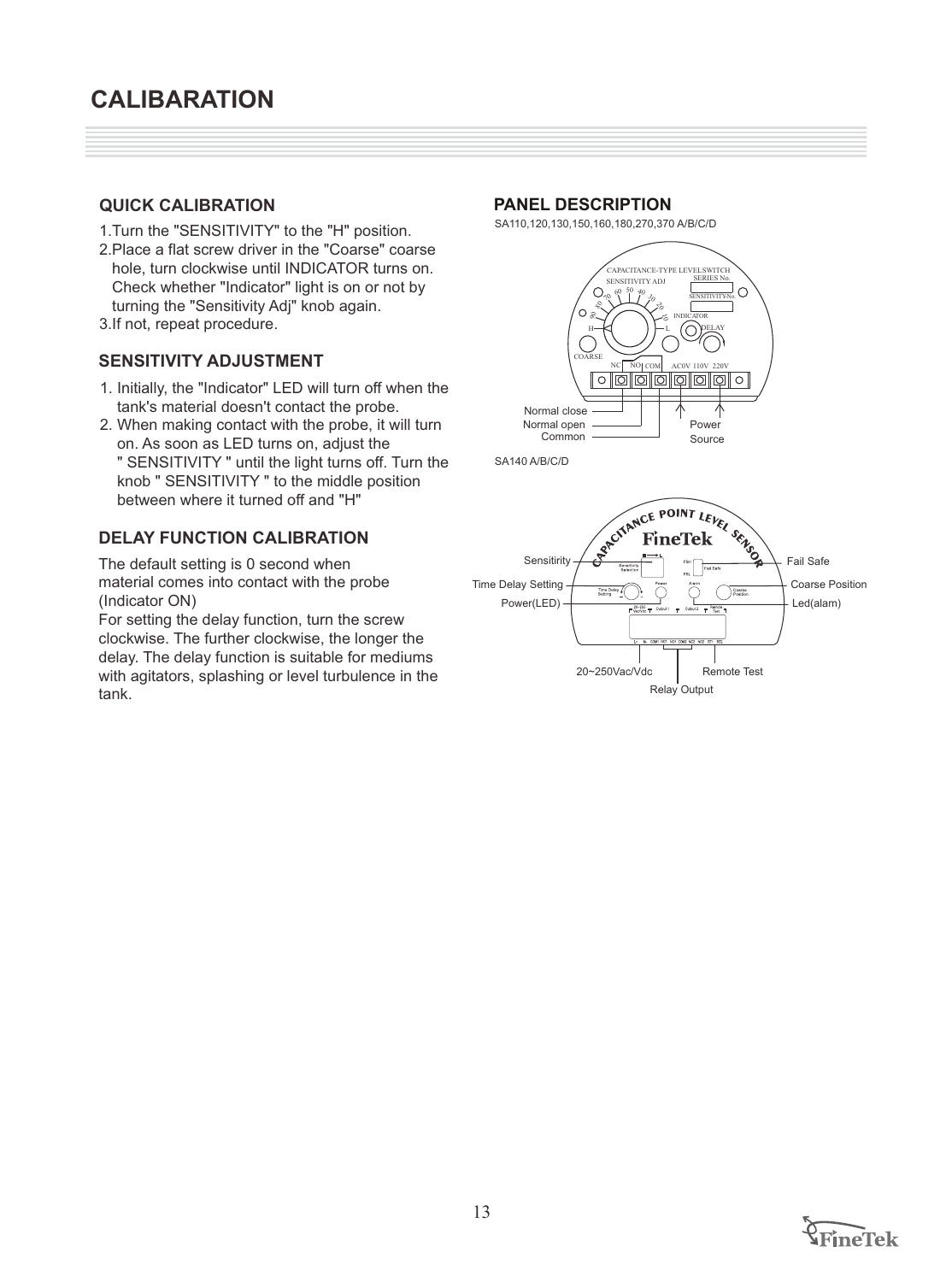## **INSTALLATION NOTICE**









The insulation part should be mounted to protrude 30mm from the vessel wall.

SA160 should be mounted as above. To prevent false readings,check

the flow pattern ( angle a) of the material and place the probe in the appro-priate location.



If the probe is mounted on the top, make sure the length of probe long enough to touch the highest level of medium.

The SA160 MODEL is usually installed at the lower wall of the tank.



For Non-Stationary or vibrating environment, a separate control unit such as the SA140 is suggested.



It is suggested to install the probe away from the inlet to reduce the risk of inflowing material damaging the probe. If the probe is near an inlet, it is recommended to place a protective cover 200mm above the probe. The cover should be parallel to the probe and the same length.

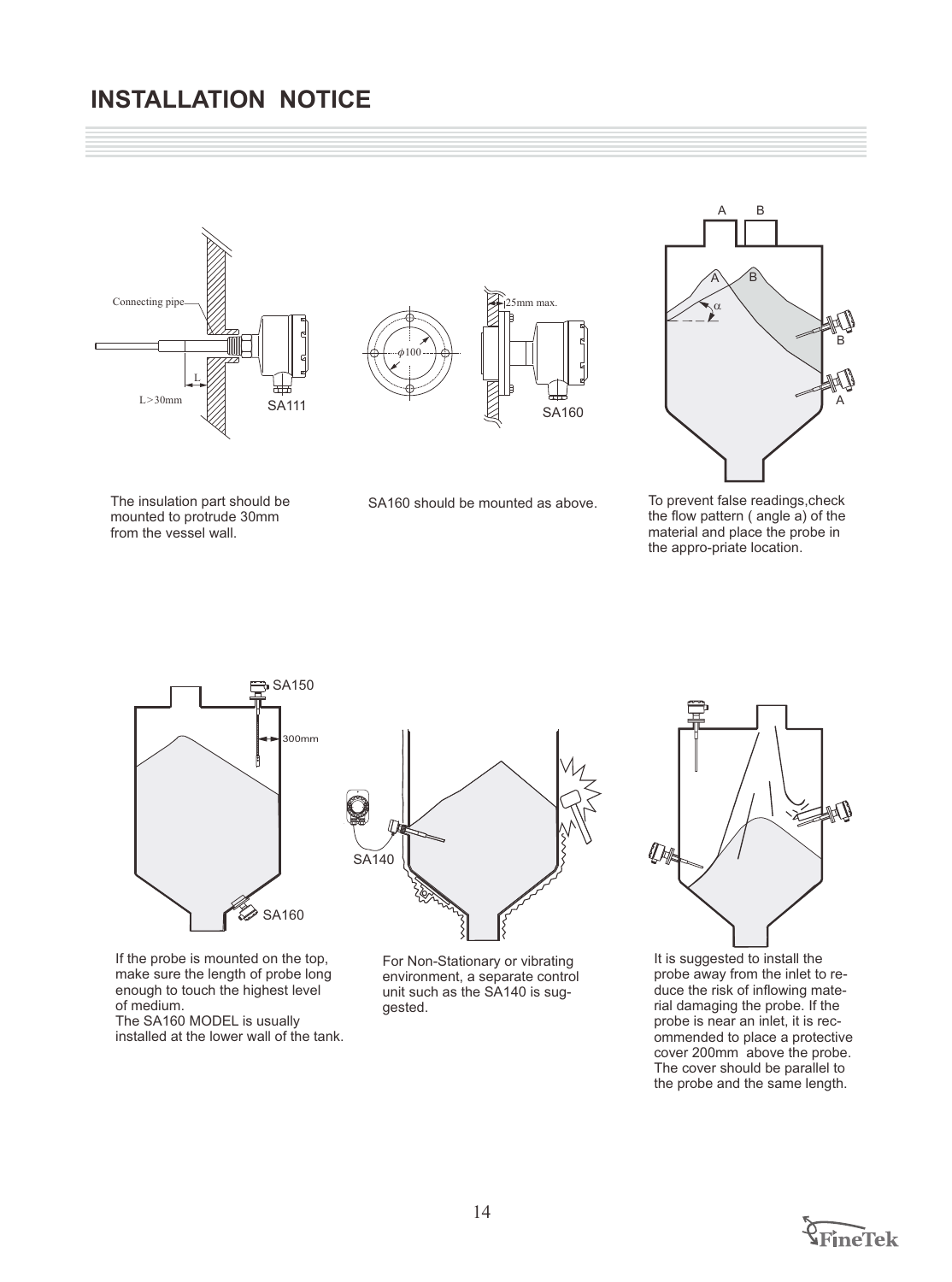## **INSTALLATION NOTICE**



If two parallel probes are mounted, they must be installed separately at least 300 mm to minimize interference .



The probe should not be mounted underneath a liquid inlet, otherwise it will switch on erroneously.



If the tank equips with agitator, please use the time-delay type to prevent fault level detection.





The cable inlet should face downward to avoid rain damage. Tighten the cable with the connecting part.

Mounting the probe at a 20 $^{\circ}$ incline will optimize the results and increase sensitivity. It also won't be damaged by the inflowing material.



Mounting the probe at top of tank can avoid material bridges from forming. It's helpful to record accurate measurements.

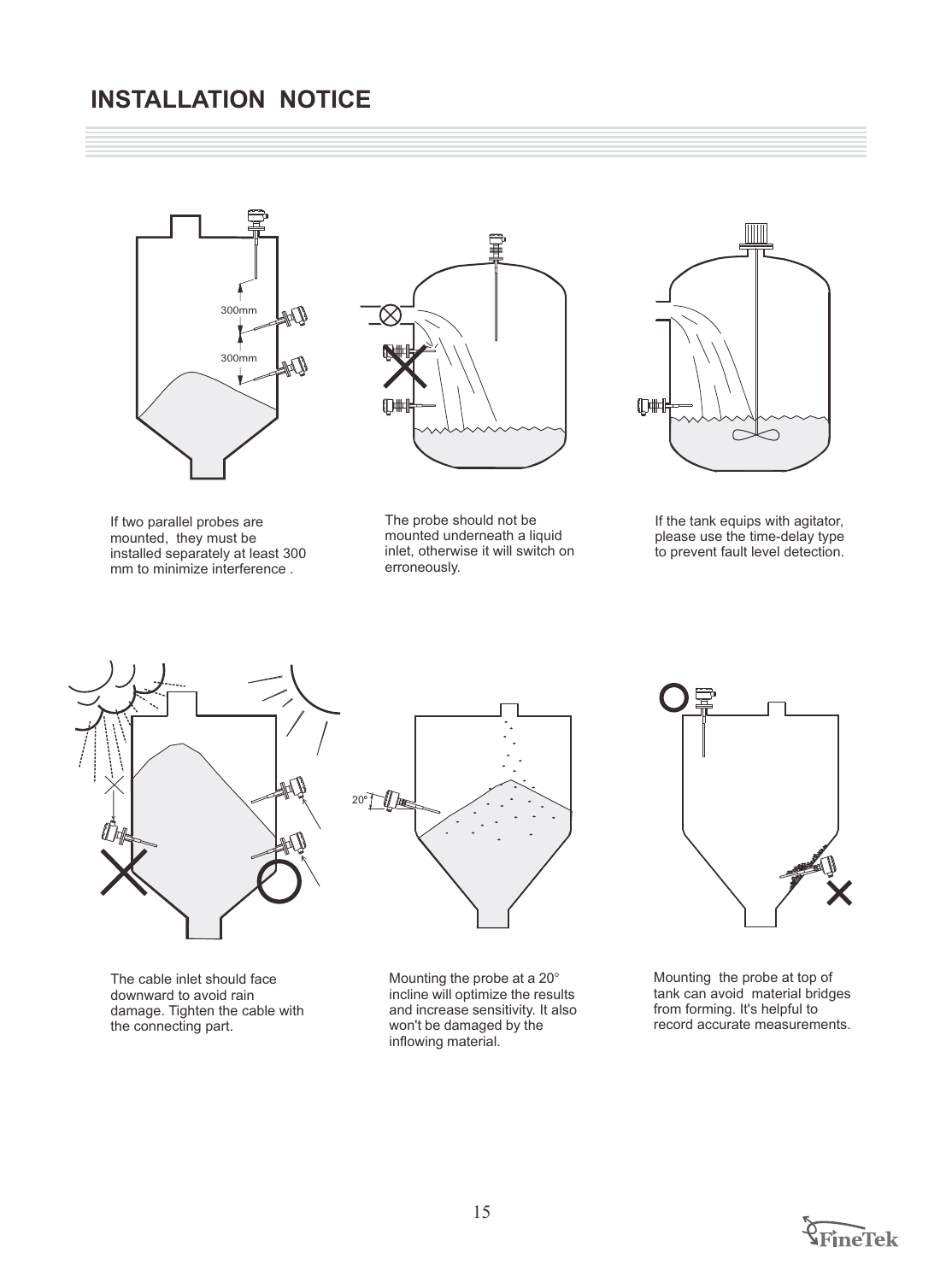## **ORDER INFORMATION**



500mm per Unit 0500: 500mm (Below~500mm) 1000: 1000mm (501~1000mm) 1500: 1500mm (1001~1500mm)

 $\%$  Tolerance of the total product length is  $\pm$  5mm.

※Characteristics, specifications and dimensions are subject to change without notice. ※Please contact your nearest distributor office for further informations.